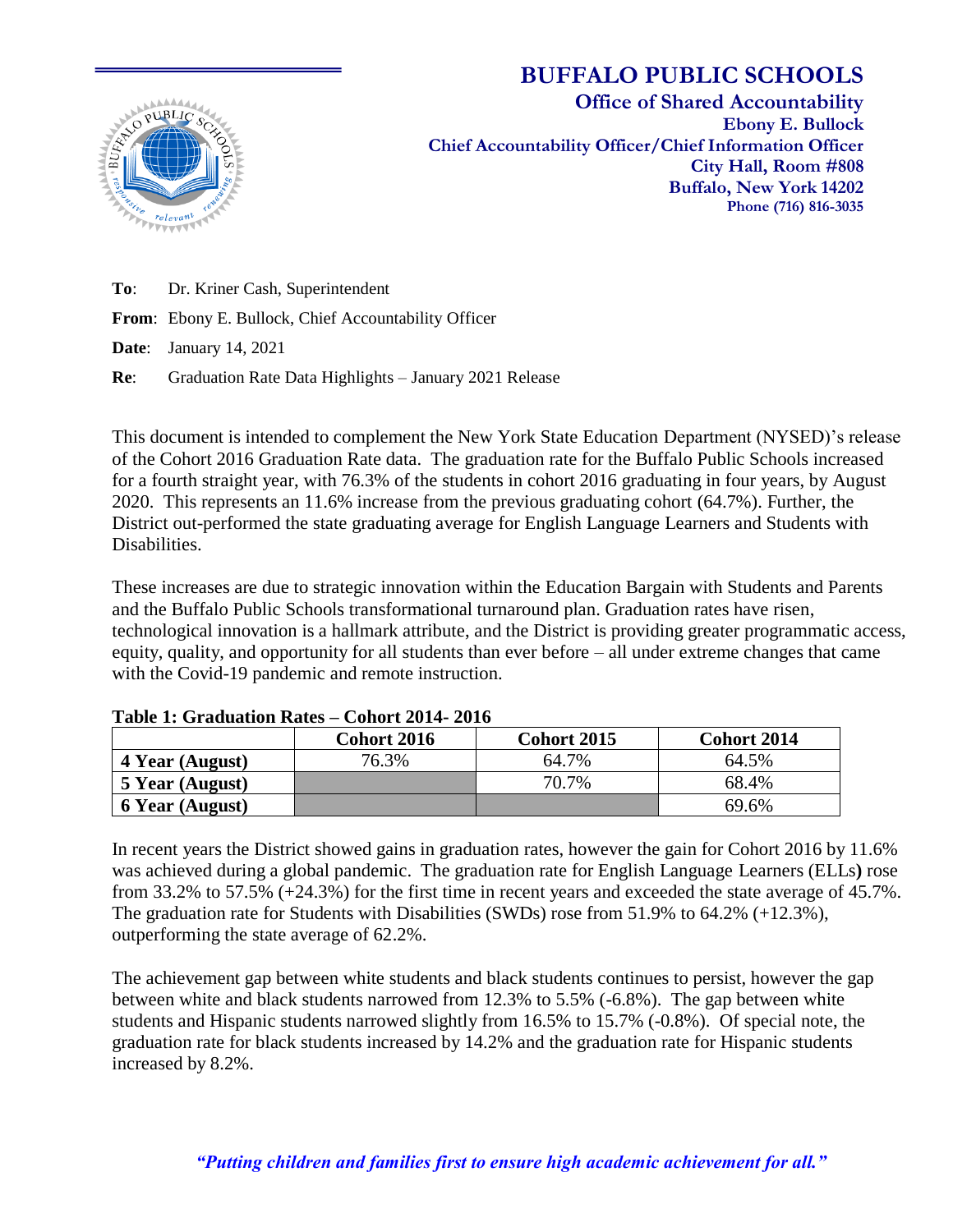Twelve out of the twenty highs schools had a graduation rate that exceeded 80%. Although the overall dropout rate decreased from 15.2% to 12.5% (-2.7), it still exceeded the state average of 5.1%.

| Table 2. Dig c City believe District Convet bune Graduation Rates |      |      |         |  |
|-------------------------------------------------------------------|------|------|---------|--|
| Big 5 City School District Cohort June Graduation Rates           |      |      |         |  |
|                                                                   | 2015 | 2016 | % Point |  |
|                                                                   |      |      | Change  |  |
| Statewide                                                         | 83.4 | 84.8 | $+1.4$  |  |
| <b>NYC</b>                                                        | 77.3 | 78.8 | $+1.5$  |  |
| <b>Buffalo</b>                                                    | 64.7 | 76.3 | $+11.6$ |  |
| Rochester                                                         | 63.0 | 68.2 | $+5.2$  |  |
| Syracuse                                                          | 64.5 | 70.7 | $+6.2$  |  |
| Yonkers                                                           | 88.0 | 90.6 | $+2.6$  |  |

|  | Table 2: Big 5 City School District Cohort June Graduation Rates |  |
|--|------------------------------------------------------------------|--|
|  |                                                                  |  |

#### **Graduation Projections vs. Actual Graduation Rate and the Impact of Regents Exemptions**

Prior to the March 2020 closing of schools due to the COVID-19 Pandemic, the Buffalo Public Schools was projecting a graduation rate of 71.7%. The expectation was that 1870 of 2477 students would receive a Regents or Local Diploma by August. This was based on a revamped tracking model in the district that students in need of 2 or fewer Regents Examinations who also have at least 16 credits are on track to graduate by August.

Of the 1889 Graduates from the 2016 Cohort, 1466 (78%) graduated without needing any exemptions to meet the NYS graduation requirements, although they *may* have used exemptions to receive a credential beyond a Regents or Local Diploma. The remainder of the cohort breaks down as follows: 210 students (11%) used 1 exemption, 95 (5%) used 2 exemptions, 55 (3%) used 3 exemptions, 46 (2%) used 4 exemptions, and 17 students (1%) used exemptions for all 5 Regents Exam requirements.

# **Table 3: Graduation Rate by Exemptions**

| <b>Number of Exemptions</b> | <b>Percent of Graduates</b> | <b>Projected Graduation Rate</b> |  |
|-----------------------------|-----------------------------|----------------------------------|--|
| 0                           | 78%                         | 59.5                             |  |
|                             | 11%                         | $67.9 (+8.4)$                    |  |
| ↑                           | 5%                          | $71.7 (+3.8)$                    |  |
| <b>Total</b>                | 71.7%                       |                                  |  |

The district's expectation is that students in need of 2 or fewer Regents Examinations in their final year will graduate by August. The numbers above show that **without the option for an exemption** on one or more exams, the graduation rate would have been around **71.7%***.* Our ELLs and SWDs benefitted from the exemptions. 45.5% of graduating ELLs took advantage of one or more exemptions and 34.8% of graduating SWDs used one or more exemptions. 21 students are included in both of these subgroups.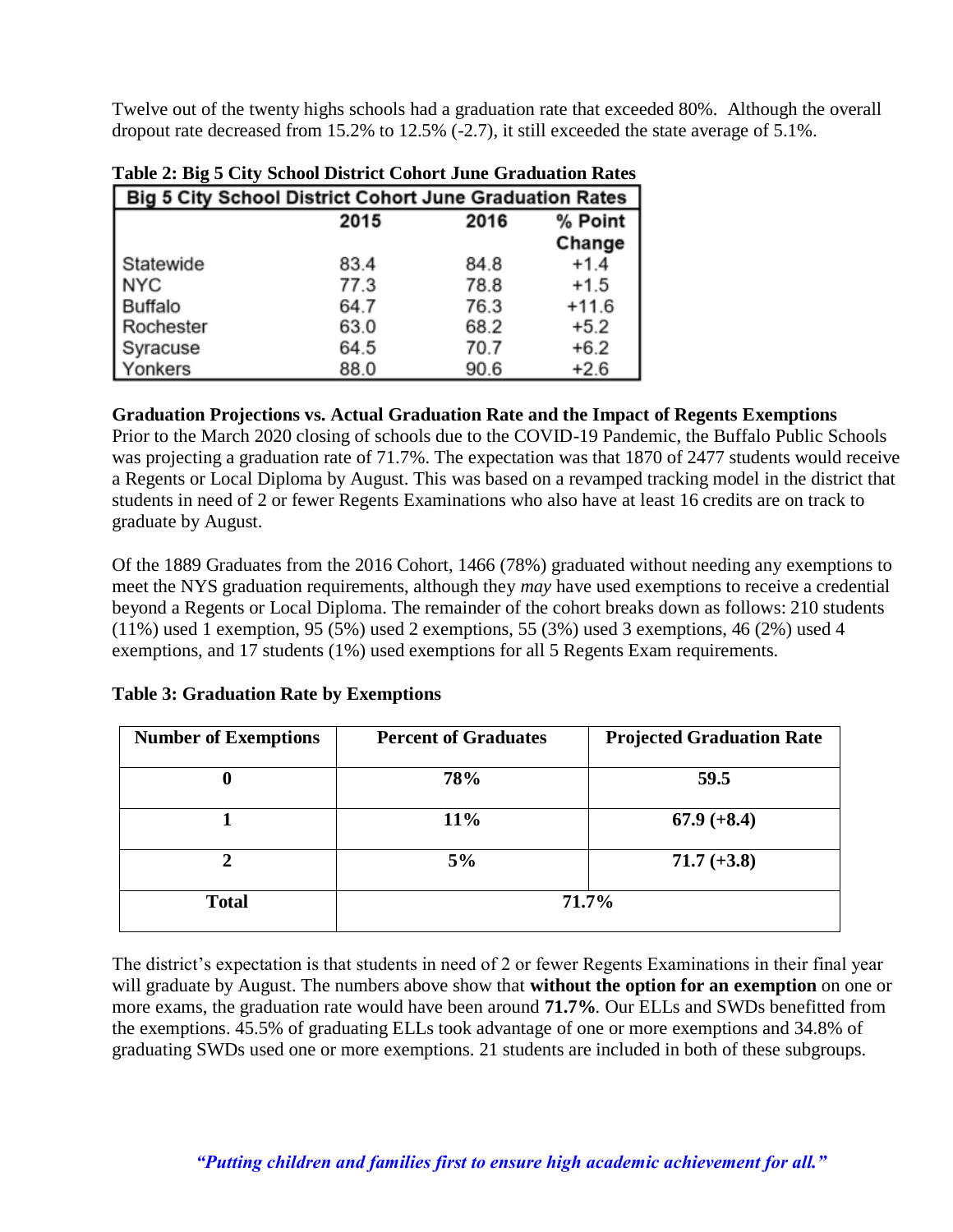1466 (0 exemptions)  $+ 210$  (1 exemption)  $+ 95$  (2 exemptions)  $= 1771$  potential graduates  $1771/2477 = 71.7%$  (this would have been an increase of 6.6%)

### **Initiatives in Place to Support Students and Increase Graduation Rates**

The data in the preceding section illustrates that the development of the Graduation Tracker in the Buffalo Data Dashboard, as well as the work of multiple levels of support in keeping the data clean, has allowed the Buffalo Schools to address student challenges towards meeting graduation requirements and implement immediate interventions. In addition, the district has taken the following steps:

- New innovative high schools were introduced, and 4 of those schools graduated their first class in 2020.
- One of the new innovative high schools (Lafayette) was developed to support ELL students. The graduation rate for their first cohort was 82.8%.
- The Innovative Transformational Equity Zone (ITEZ) was implemented to support 6 of the districts struggling high schools:
	- o Tiered support for the principal and leadership team with most receiving 1 weekly 90 minute session with the ASL
	- o Classroom visit protocols to support high quality instruction for all students
	- o Systematic cohort tracking of individual students starting with the graduating cohort and expanding to  $9<sup>th</sup>$  grade
	- o Team development including instructional leaders along with the administrative team
	- o Implementation of a Data Champion liaison to support the systematic cohort tracking plan

Superintendent Cash created the Innovation Technology Equity Zone in the BPS at the beginning of 2019 and hired talented administrator Toyia Wilson to lead it. Six high schools were identified for the ITEZ due to their 4-year graduation rates being persistently below 70%. First year results: Five of the six schools had double-digit increases. They included McKinley High School at 87.1% (+14.9), International Prep High School at 73.0% (+16.5), Math Science Technology High School at 67.4% (+17.4), Burgard High School at 64.2% (+13.9), and Academy (alternative-transfer high school) at 20.3% (+5.9). East Community High school graduated its first class (47.7%); therefore, there is no year-to-year comparison.

# **High Schools that had a 2020 Graduation Rate of 80% or higher**

In Buffalo, twelve of the city's high schools had graduation rates of 80% or higher: Buffalo School of Culinary Arts and Hospitality, Buffalo Academy - Visual & Performing Arts, City Honors, DaVinci High School, Emerson School of Hospitality, Hutchinson Central Tech HS, Frederick Olmsted #156, Leonardo Da Vinci High School, Lewis J. Bennett HS of Innovative Tech, McKinley High School, Middle Early College High School, and Research Laboratory HS – Bioinformatics.. Fifteen of BPS high schools have graduation rates that exceed the 67% ESSSA graduation requirements within 4, 5, or 6 years: Buffalo School of Culinary Arts and Hospitality, Buffalo Academy - Visual & Performing Arts, City Honors, DaVinci High School, Hutchinson Central Tech HS, International Prep School, Frederick Olmsted #156, International Prep High School, Lafayette International High School, Lewis J. Bennett HS of Innovative Tech, Math, Science Technology Prep-197, McKinley High School, Middle Early College High School, Research Laboratory, and South Park High School.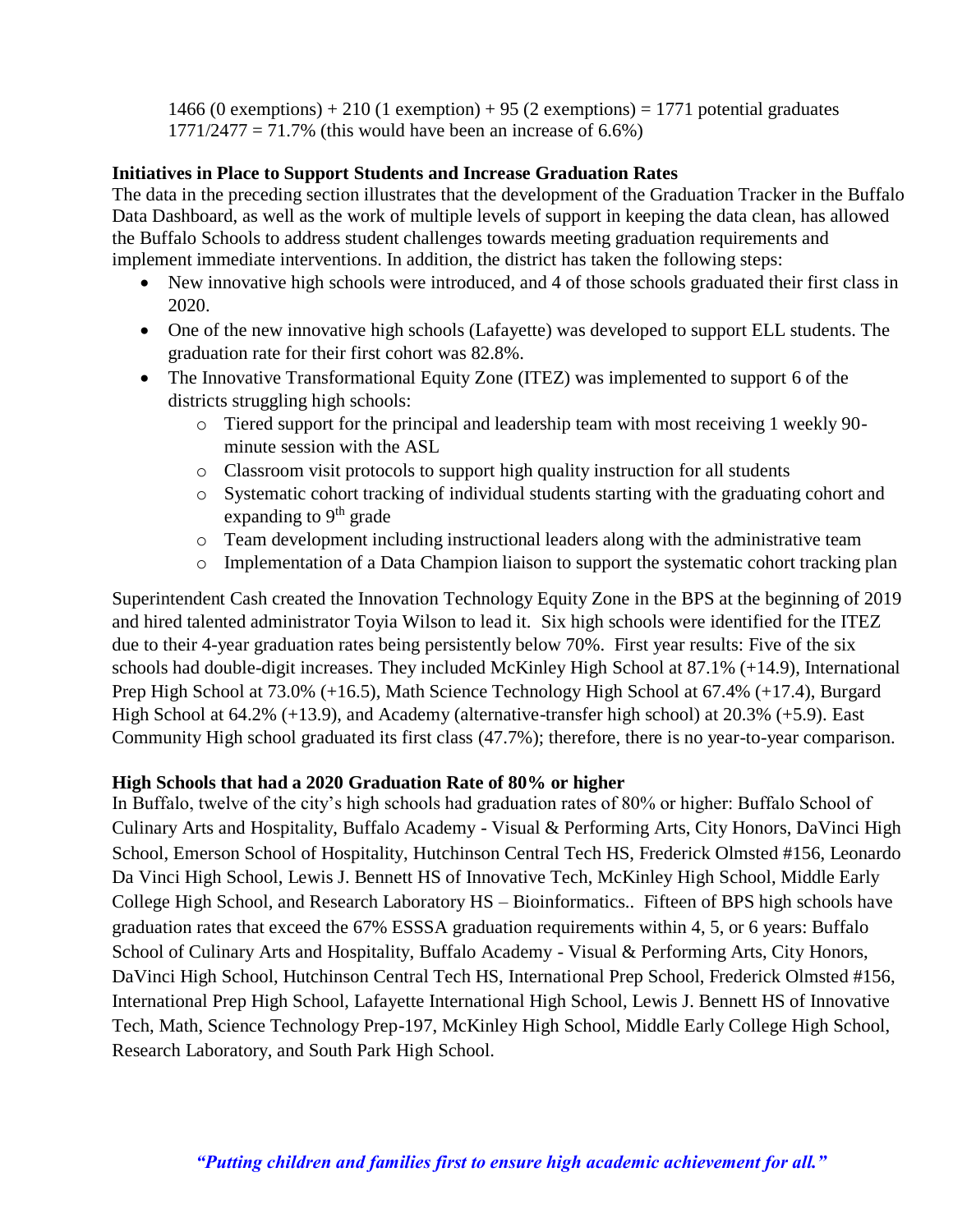| <b>Schools</b>                                           | <b>Percent</b>     | <b>Total 2016</b> | <b>Total 2015</b> | <b>Total 2014</b> |
|----------------------------------------------------------|--------------------|-------------------|-------------------|-------------------|
|                                                          | <b>Change</b>      | <b>Cohort</b>     | <b>Cohort</b>     | <b>Cohort</b>     |
|                                                          | from Cohort        | 4 Year            | 4 Year            | 4 Year            |
|                                                          | 2015 to            | <b>Graduation</b> | <b>Graduation</b> | <b>Graduation</b> |
|                                                          | <b>Cohort 2016</b> | Rate (Aug)        | Rate (Aug)        | Rate (Aug)        |
| <b>City Honors School*</b>                               | $+3.5%$            | 98.7%             | 95.2%             | 98.6%             |
| <b>Research Laboratory HS-</b><br><b>Bioinformatics*</b> | N/A                | 96.3%             |                   |                   |
| <b>Middle Early College</b><br><b>High School*</b>       | $+15.7%$           | 96.1%             | 80.4%             | 90.8%             |
| <b>Leonardo Da Vinci High</b><br>School*                 | $-4.3%$            | 94.6%             | 98.9%             | 92.7%             |
| <b>Frederick Olmstead #156*</b>                          | $-1.9%$            | 94.3%             | 96.2%             | 90.6%             |
| <b>Buffalo Academy-Vis &amp;</b><br>Perf Arts*           | $+1.9%$            | 92.1%             | 90.2%             | 91.2%             |
| <b>Hutchinson Central Tech</b><br><b>High School*</b>    | $-0.1%$            | 88.8%             | 88.9%             | 87.9%             |
| <b>Lewis J Bennett HS of</b><br><b>Innovative Tech*</b>  | N/A                | 88.1%             |                   |                   |
| <b>McKinley Voc High</b><br>School*                      | $+14.9%$           | 87.1%             | 72.2%             | 77.1%             |
| <b>Buffalo-Culinary Art,</b><br>Hospitality*             | $-0.3%$            | 84.9%             | 85.2%             |                   |
| <b>Emerson School of</b><br>Hospitality*                 | $+5.1%$            | 83.5%             | 78.4%             | 79.8%             |
| <b>Lafayette International</b><br>School*                | N/A                | 82.8%             |                   |                   |
| <b>International Prep</b><br>School*                     | $+16.5%$           | 73.0%             | 56.5%             | 69.7%             |
| <b>South Park High School*</b>                           | $+6.5%$            | 71.6%             | 65.1%             | 74.9%             |
| <b>Newcomer Academy at</b><br>Lafayette**                | $+13.9%$           | 70.2%             | 56.3%             | 60.8%             |
| <b>Math Science Tech Prep</b><br><b>School - 197</b>     | $+17.4%$           | 67.4%             | 50.0%             | 48.7%             |
| <b>Burgard High School</b>                               | $+13.9%$           | 64.2%             | 50.3%             | 46.6%             |
| <b>East Community High</b><br><b>School</b>              | N/A                | 47.7%             |                   |                   |
| <b>Pathways Academy</b>                                  | $+11.6%$           | 21.6%             | 10.0%             |                   |
| <b>Academy School</b>                                    | $+5.9%$            | 20.3%             | 14.4%             | 6.9%              |
| <b>Riverside Academy High</b><br>School***               |                    |                   |                   |                   |

**Table 4: BPS Schools Total Cohort 4 Year Graduation Rates (August)**

\*ESSA graduation rates that exceed the 67% ESSA graduation requirements within 4, 5 or 6 years. \*\*Closed.

\*\*\*Graduation cohort data not yet available.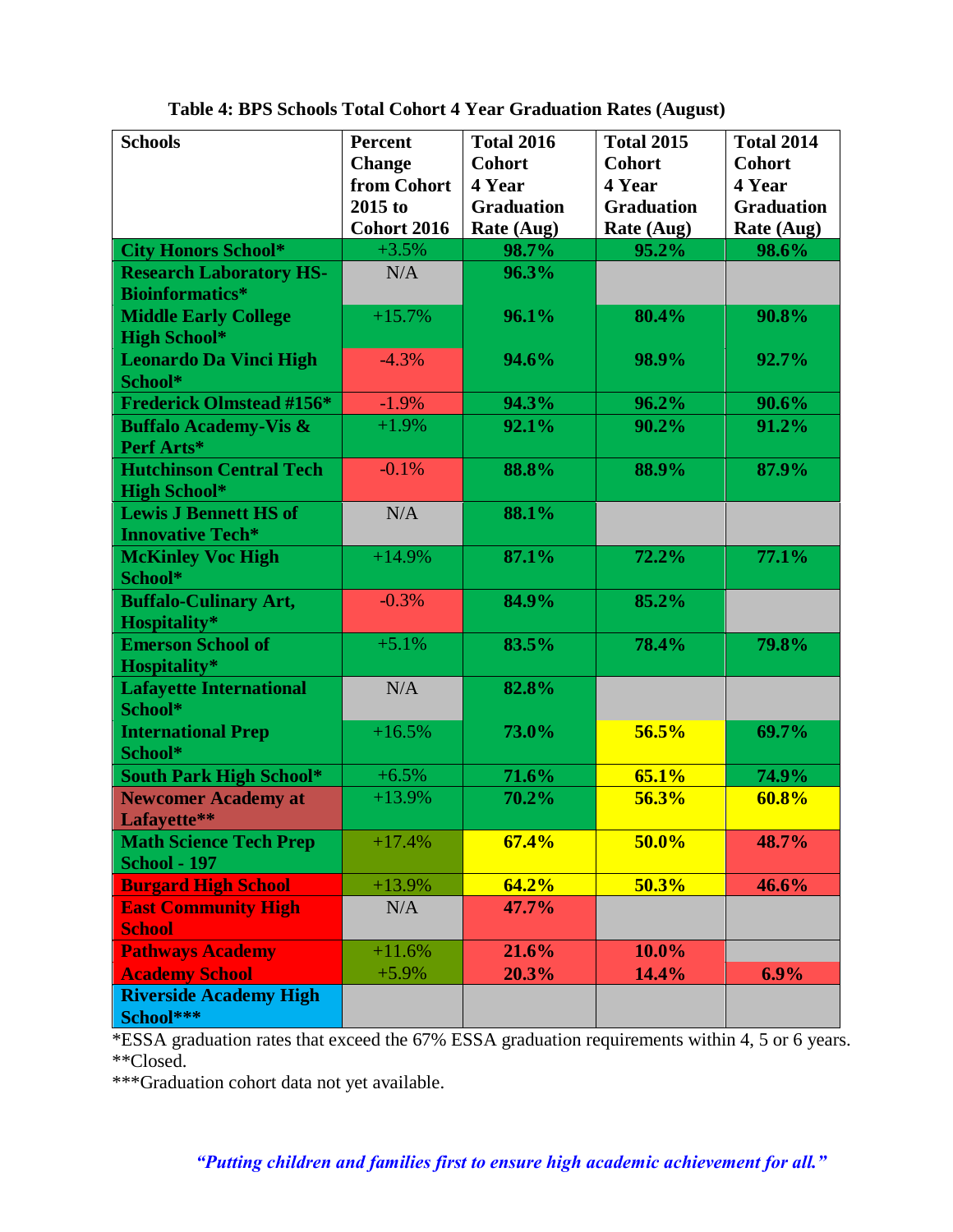| Graduation Rate Table Color Code |  |
|----------------------------------|--|
| Greater than 67%                 |  |
| 50%-66.9%                        |  |
| Less than $50\%$                 |  |
| No Data                          |  |

*"Putting children and families first to ensure high academic achievement for all."*